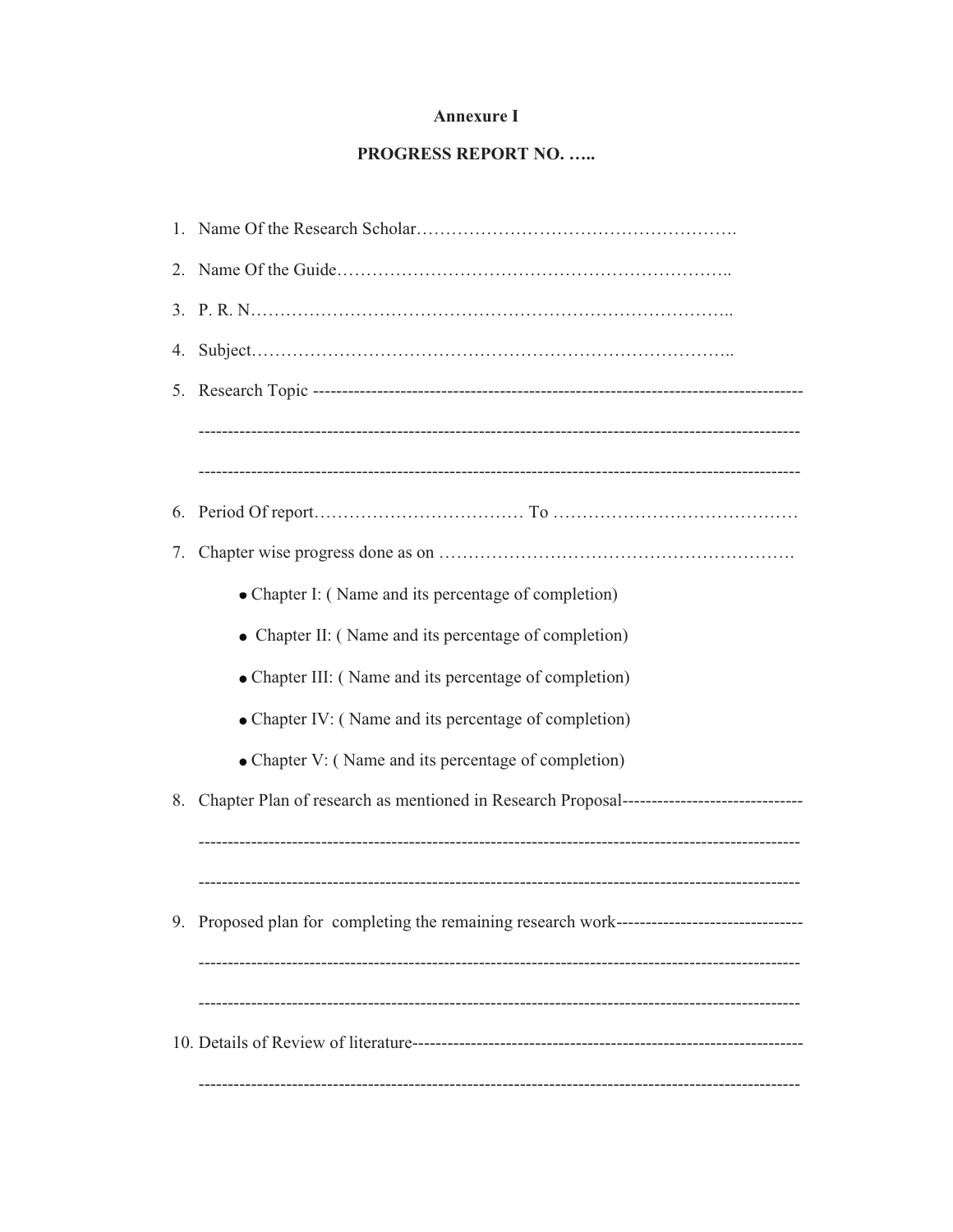------------------------------------------------------------------------------------------------------- - 11. Details of field visit if any------------------------------------------------------------------------ ------------------------------------------------------------------------------------------------------- ------------------------------------------------------------------------------------------------------- 12. Number of hours interacted with guide---------------------------------------------------------

#### **Certificate from the supervisor regarding progress of research**

This is to certify that Mr/Ms………………………………………P. R. N…………………..

Research scholar has interacted with me for …………….hours for his/her Ph. D research work during the period from ……………….. to …………………

I further clarify that the information given by him/her as mentioned above is true and correct and that the research in the subject matter has been done by him/her under my supervision and guidance and its validity has been tested by me and it has been in accordance with the guide line issued by the UGC and TMV from time to time.

Research Guide

Date: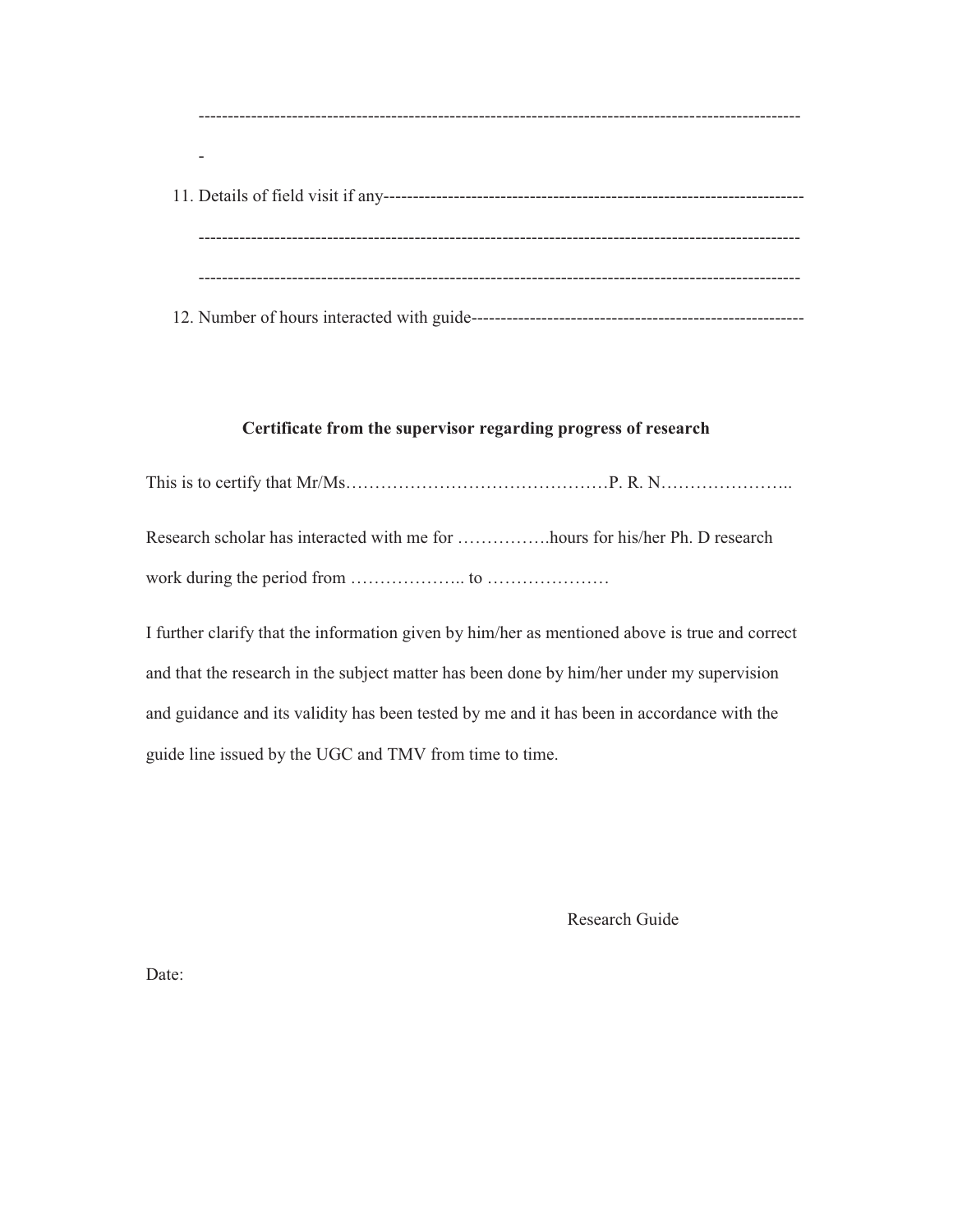#### **Annexure II**

#### **REQUEST FOR PRE Ph. D PRESENTATION**

TO

H. O. D. Ph. D. Section Tilak Maharashtra Vidyapeeth

Subject: Request for Pre Ph. D Thesis Presentation

Reference: PRN ………………… Date ………………………

With reference to above, I would like to present my Pre Ph. D. Thesis presentation. The details are as mentioned below.

- Name of the Candidate:
- Name of the Supervisor
- Subject:
- Title Of The Thesis:  $\bullet$
- Fees Cleared :  $Yes \mid$  No • Progress Reports Cleared :  $Yes \mid$  No

You are requested to kindly arrange my pre Ph. D. presentation.

\*Signature Of the Candidate \*Signature of the Supervisor

\*(With Complete address and mobile number)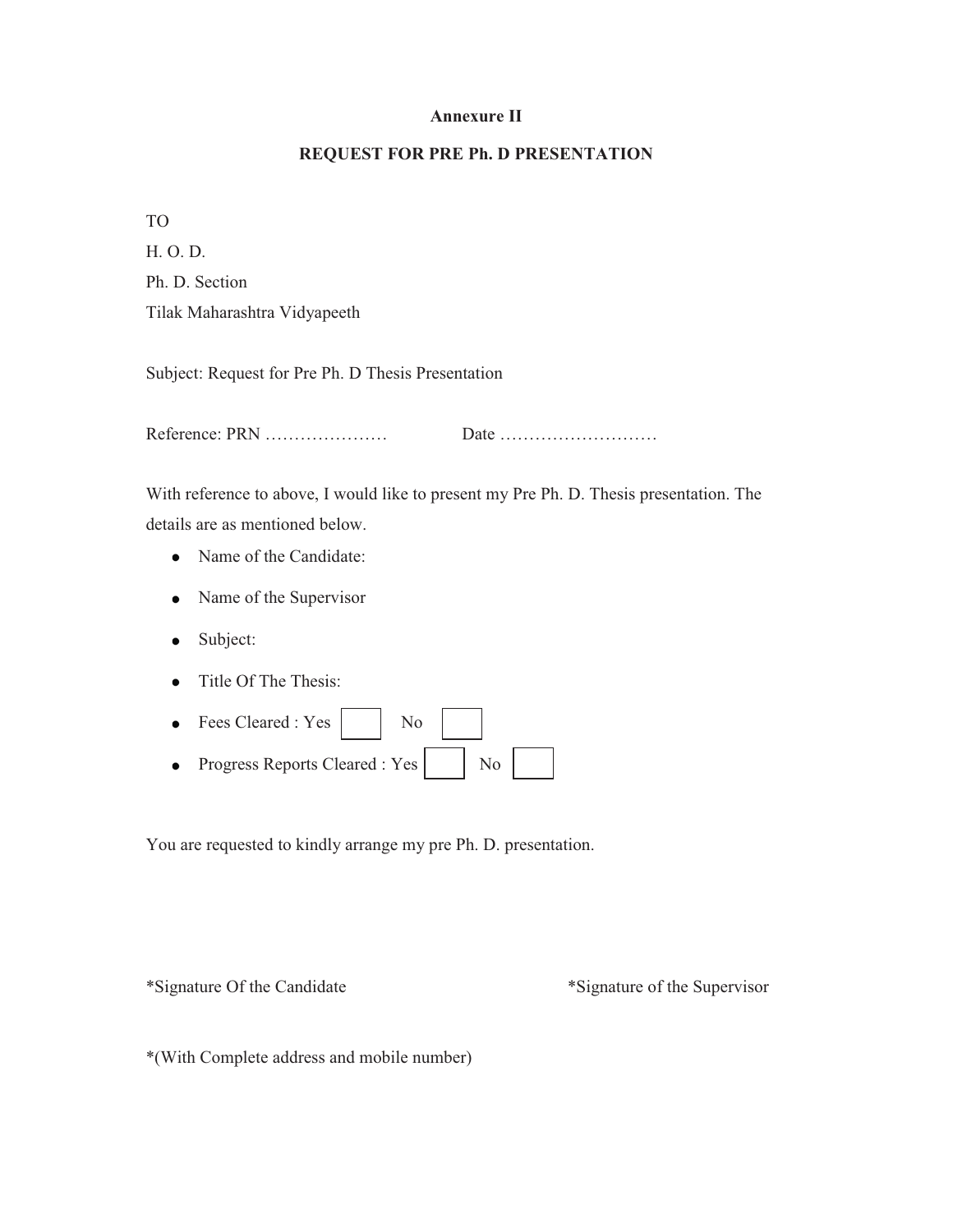### **Annexure IV**

### **CERTIFICATE OF THE SUPERVISOR**

It is certified that work entitled -------------------------------------------------------------------------- ---------------------------------------------------------------------------------------------------------------- ------------------------------------------------------------------------------------------------------------- is an original research work done by ------------------------------------------------------------------ Under my supervision for the degree of Doctor of Philosophy in ---------------------------------- to be awarded by Tilak Maharashtra Vidyapeeth, Pune. To best of my knowledge this thesis

- embodies the work of candidate himself/herself
- has duly been completed
- fulfils the requirement of the ordinance related to Ph. D. degree of the TMV
- up to the standard in respect of both content and language for being referred to the examiner.

Signature of the Supervisor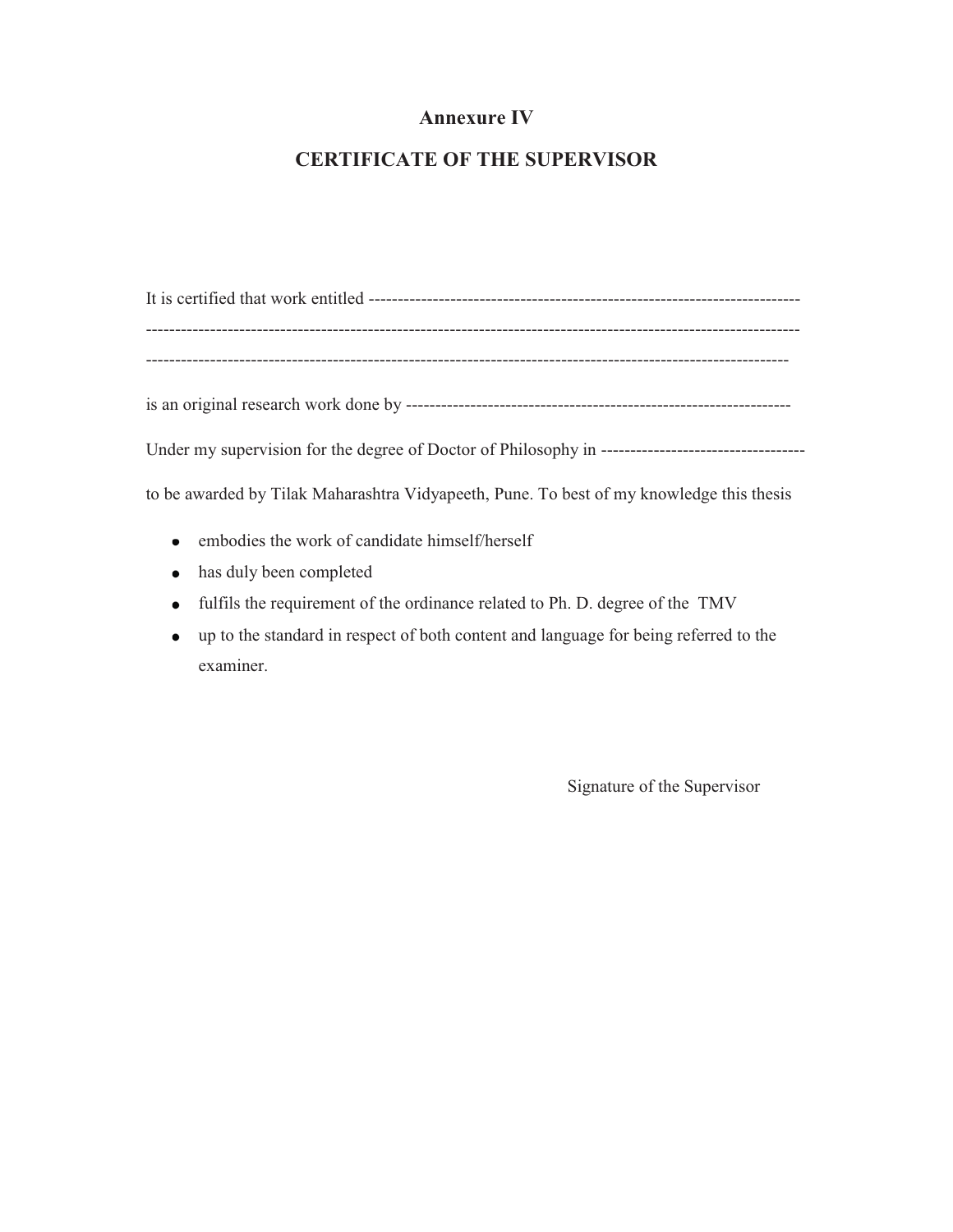## **Annexure III**

## **Tilak Maharashtra Vidyapeeth, Pune**

### **Undertaking**

I ……………………………………………….is the Ph. D Scholar of the Tilak Maharashtra Vidyapeeth in ……………………….subject. Thesis entitled ------------------------------------------- --------------------------------------------------------------------------------------------------------------------- --------------------------------------------------------------------------------------------------------------------- --------------------------- under the supervision of Dr ………………………………. , Solemnly affirm that the thesis submitted by me is my own work. I have not copied it from any source. I have gone through extensive review of literature of the related published / unpublished research works and the use of such references made has been acknowledged in my thesis. The title and the content of research is original. I understand that, in case of any complaint especially plagiarism, regarding my Ph.D. research from any party, I have to go through the enquiry procedure as decided by the Vidyapeeth at any point of time. I understand that, if my Ph.D. thesis (or part of it) is found duplicate at any point of time, my research degree will be withdrawn and in such circumstances, I will be solely responsible and liable for any consequences arises thereby. I will not hold the TMV, Pune responsible and liable in any case.

I have signed the above undertaking after reading carefully and knowing all the aspects therein.

| <b>Signature</b> | $\ddot{\cdot}$ |         |
|------------------|----------------|---------|
| <b>Address</b>   | $\ddot{\cdot}$ |         |
| Ph.No.           | $\ddot{\cdot}$ | e-mail: |
| <b>Date</b>      | $\ddot{\cdot}$ | Place:  |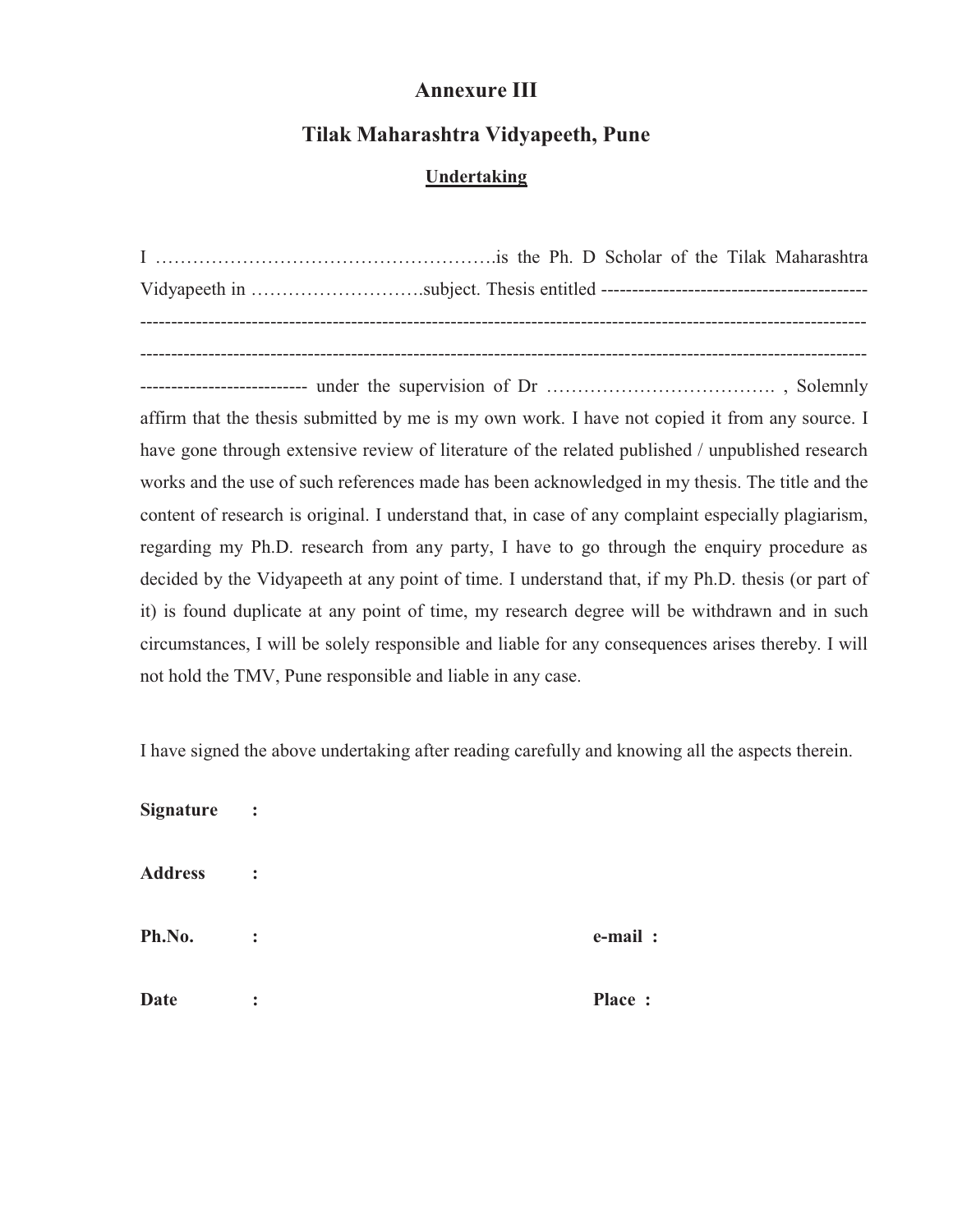# **TITLE OF THE THESIS**

(It must be bold and capital letters. It must not be put in inverted commas)

A Thesis

#### **SUBMITTED TO THE**

#### **TILAK MAHARASHTRA VIDYAPEETH PUNE**

#### **FOR THE DEGREE OF**

### **DOCTOR OF PHILOSOPHY**

In Subject

Under the Board Of ----------------------- Studies



BY

*X.Y.Z (Full name of the candidate)*

(Registration No. .......... .. ...............)

UNDER THE GUIDANCE OF

**Dr. A.B.C** *(Full name of the guide)*

DEPARTMENT OF ....... ... .

Month & Year..............(The year of submission)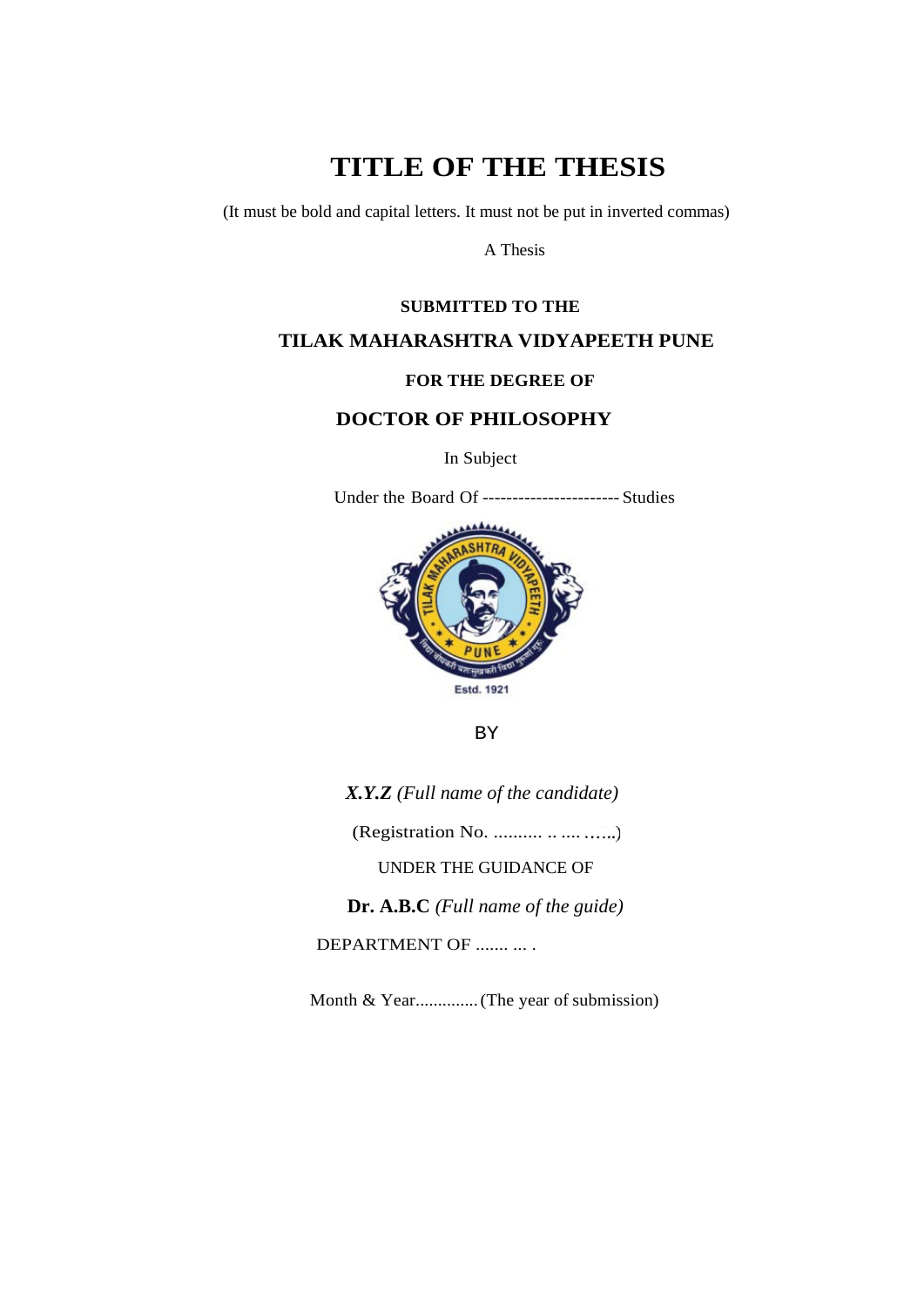# **Month Year**



**Ph.D. Thesis Subject**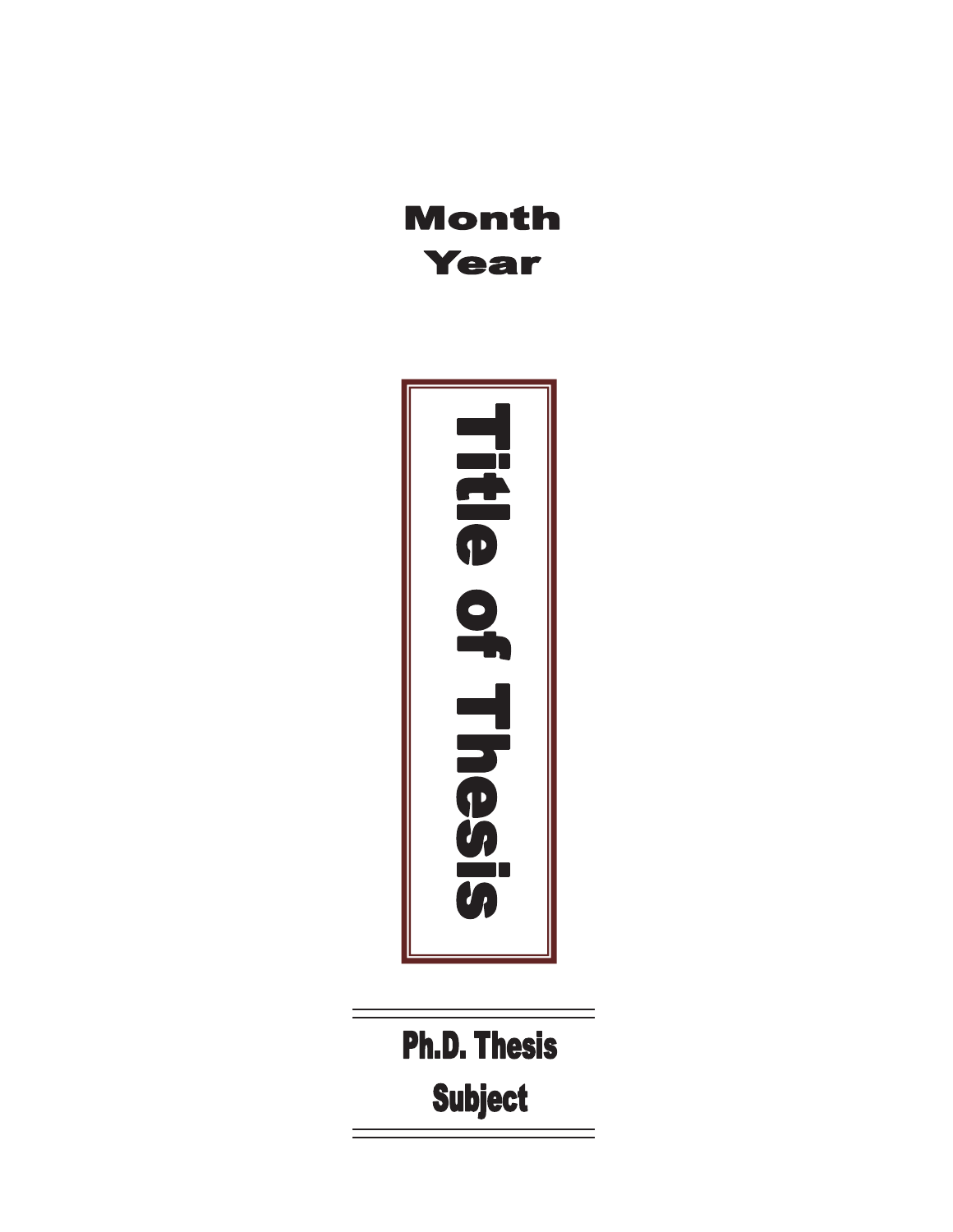# **Compliance Report**

#### *Name of the Research Scholar:*

*Subject: P.R.N:*

|                | To be checked by Head of the Department                                                                                                                                               |        |
|----------------|---------------------------------------------------------------------------------------------------------------------------------------------------------------------------------------|--------|
| $\mathbf{1}$   | Three copies of the thesis without details.<br>(No acknowledgement, certificate of the supervisor, research papers/articles,<br>Questioner which discloses identity inside the thesis | Yes/No |
| $\mathfrak{2}$ | Two copies of the thesis with details.<br>(With certificate of the supervisor, acknowledgement etc)                                                                                   | Yes/No |
| 3              | Yes/No<br>Three soft copies (CDs) in chapter wise PDF formats.<br>(Readable CDs in PDF format)                                                                                        |        |
| 4              | Five copies of Synopsis without details<br>(No acknowledgement certificate of the supervisor, research papers/articles,<br>Questioner which discloses identity inside the thesis)     | Yes/No |
| 5              | 20 copies of Synopsis with details<br>(With certificate of the supervisor, acknowledgement etc)                                                                                       | Yes/No |
| 6              | Whether No Dues/Dues informed by Ph. D. Section are cleared                                                                                                                           | Yes/No |
| $\overline{7}$ | Pre Ph. D. Viva report                                                                                                                                                                | Yes/No |
| 8              | Whether the plagiarism report is within permissible limit.                                                                                                                            | Yes/No |
| 9              | Yes/No<br>Whether reprint of two research papers articles published in<br>referred journal with ISSN /ISBN are submitted (2 Copies)                                                   |        |
| 10             | Whether Four Conference participation certificate<br>(Two national and Two international ) are submitted either with or<br>without presentation                                       |        |
| 11             | Submission letter through guide<br>(Mentioning that all necessary changes suggested in Pre-Ph. D are completed)                                                                       | Yes/No |
| 12             | <b>Student Log Book</b><br>(Applicable to students registered after 2017)                                                                                                             | Yes/No |
|                | <b>HOD</b> Signature<br>Date                                                                                                                                                          |        |
|                | To be checked by Ph. D. Department                                                                                                                                                    |        |
| 1              | Under taking from Research Scholar                                                                                                                                                    | Yes/No |
| $\overline{2}$ | Certificate of the supervisor                                                                                                                                                         | Yes/No |
| $\overline{3}$ | Photo copy of the course work certificate                                                                                                                                             | Yes/No |
| $\overline{4}$ | Whether original migration certificate is submitted                                                                                                                                   | Yes/No |
| $\tau$         | <b>Examination Fees Paid</b>                                                                                                                                                          | Yes/No |
|                | HOD Ph. D. Section Signature<br>Date:                                                                                                                                                 |        |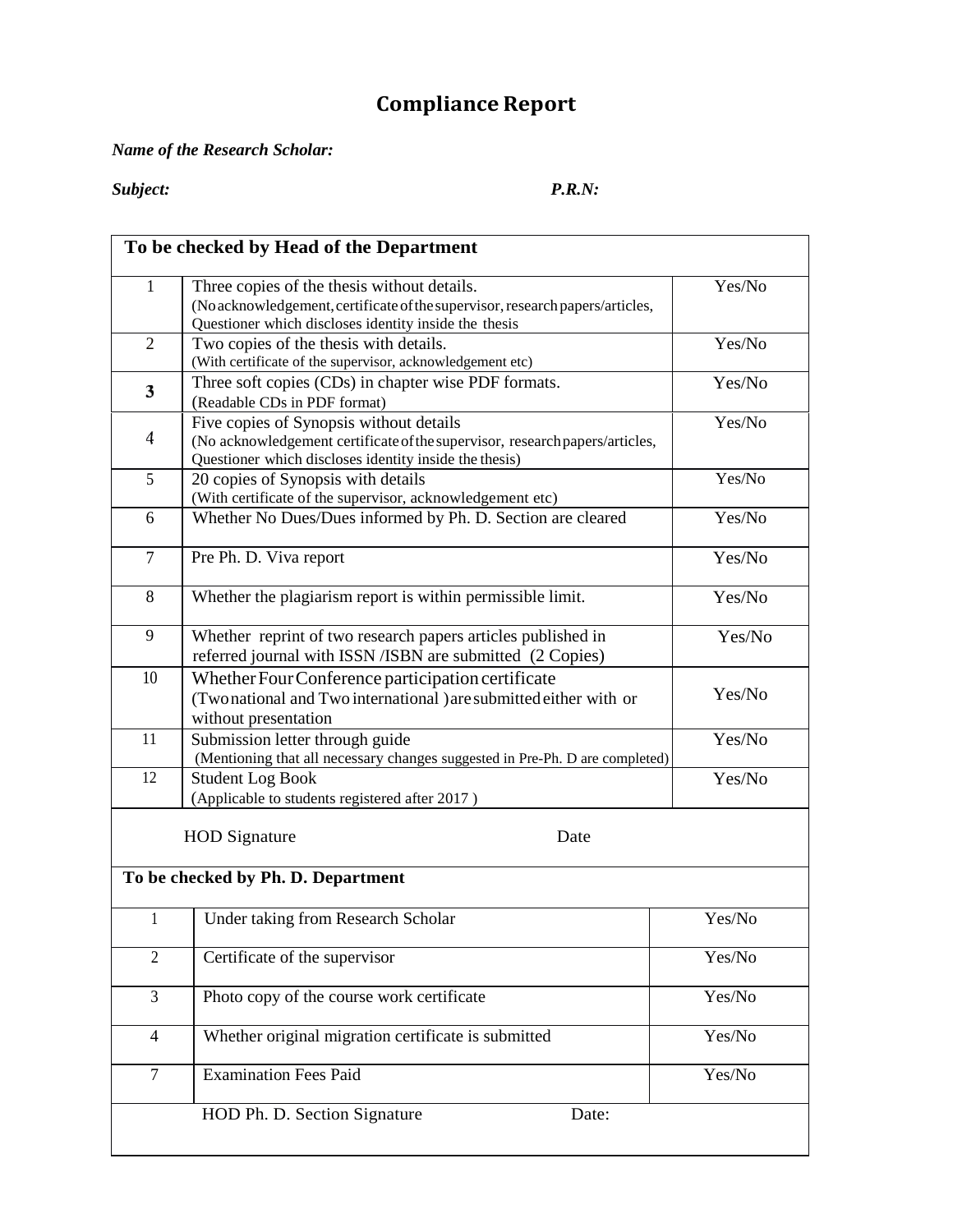# **Revised format required to upload Ph.D. thesis in Shodhganga CD format**

# **Thesis in English**

All files should be in pdf format.

| 01_title.pdf                             |
|------------------------------------------|
| 02_certificate.pdf                       |
| 03_declaration.pdf                       |
| 04_acknowledgement.pdf                   |
| 05_content.pdf                           |
| 06_abstract                              |
| 07_list of tables, figures, graphs       |
| 08_abbreviations.pdf                     |
| 09_chapter 1.pdf                         |
| 10_chapter2.pdf                          |
| 11_chapter3.pdf                          |
| 12_chapter4.pdf                          |
| 13 _ chapter 5.pdf                       |
| 14_ chapter 6.pdf                        |
| 15_bibliography (with numbers)           |
| 16_annexure (questionnaire, photos etc.) |
| 80_ Recommendation (title page+ full     |
| conclusion chapter)                      |